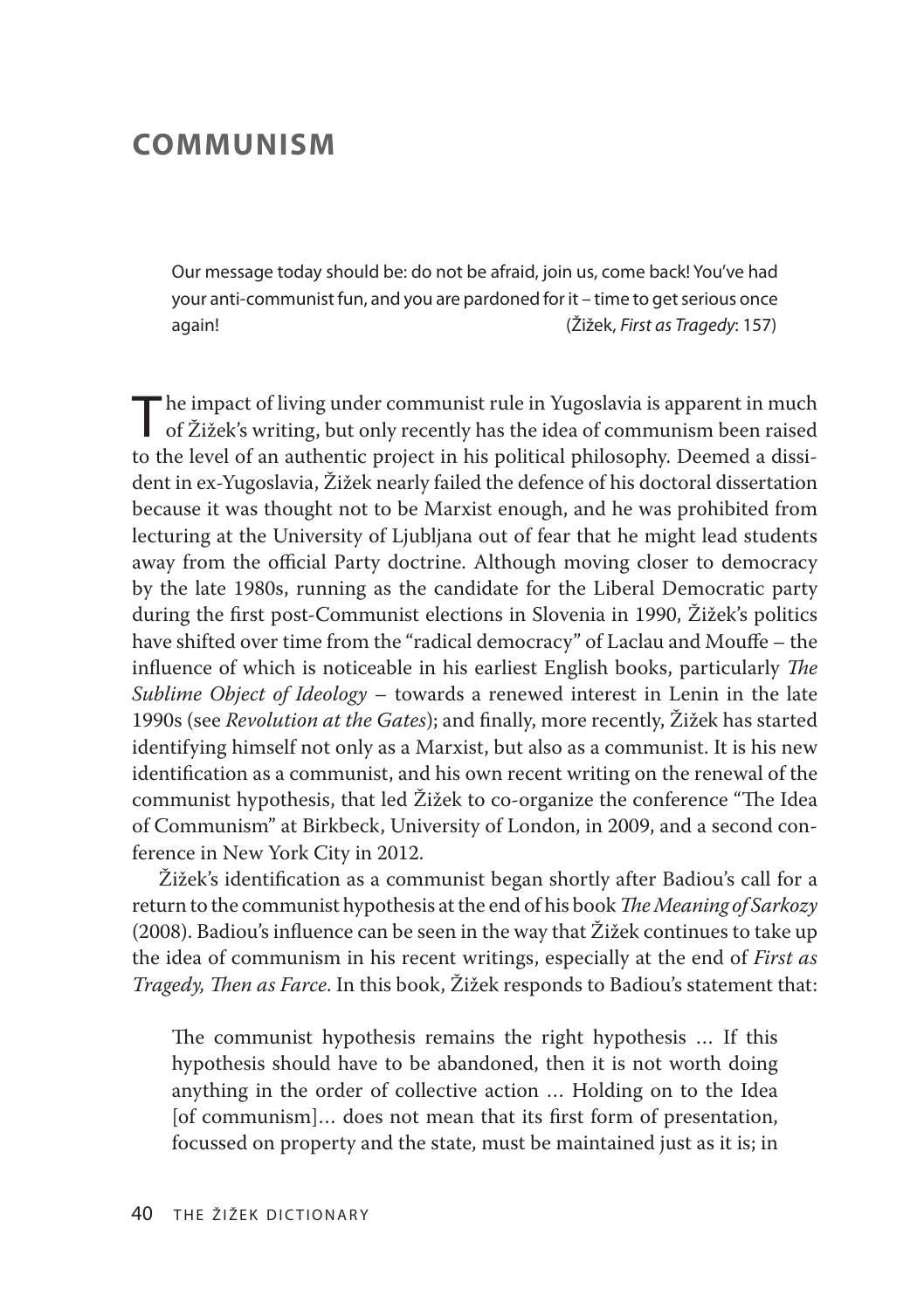fact, what we are ascribed as a philosophical task … is to help a new modality of existence of the hypothesis to come into being.

(Badiou 2008: 115)

Badiou, according to Žižek, does not propose a vision of communism as some kind of transhistorical utopian ideal. Rather, communism *must* be historicized in relation to actual historical problems and antagonisms. Conceiving communism as an "eternal idea" or ideal implies as well that the problems that give rise to this Idea are no less eternal. If we conceive the communist Idea as *eternal*, then the impossibility of ever overcoming actual historical antagonisms can be perceived as equally eternal.

For Žižek, the actuality of communism requires making reference to the crises and antagonisms within global capitalism that *prevent* indefinite production. These antagonisms are, according to Žižek, crises of "the commons". Žižek describes the latter as "the shared substance of our being" (*FT*: 91) – that is, the actual material and intellectual resources upon which humanity as a whole is dependent. Žižek distinguishes three primary domains of the commons:

- *the commons of culture*: socialized forms of "cognitive" capitalism, such as language, means of communication, education, as well as infrastructural commons, such as public transport, electricity, the postal system, and so on;
- *the commons of external nature*: the threat of pollution, ecological damage, exploitation of natural resources (from oil to rain forests and the "natural habitat"); and
- *the commons of internal nature*: the biogenetic inheritance of humanity, creation of new "humanity", the changing form of "human nature", and so on.

For Žižek, the *privatization* of the commons in these three domains justifies the resuscitation of "communism" and the communist hypothesis.

In *First as Tragedy, Then as Farce*, but also in his contribution to the first "Idea of Communism" conference, "How to Begin from the Beginning", Žižek indicates four central antagonisms that are related to the crises of the commons, each of which calls forth the resuscitation of the communist hypothesis:

- the looming threat of ecological disaster;
- the privatization of intellectual property;
- the ethical implications of the new biogenetic technology; and
- the creation of new forms of apartheid that is, the antagonism between the included and the excluded. (*FT*: 91)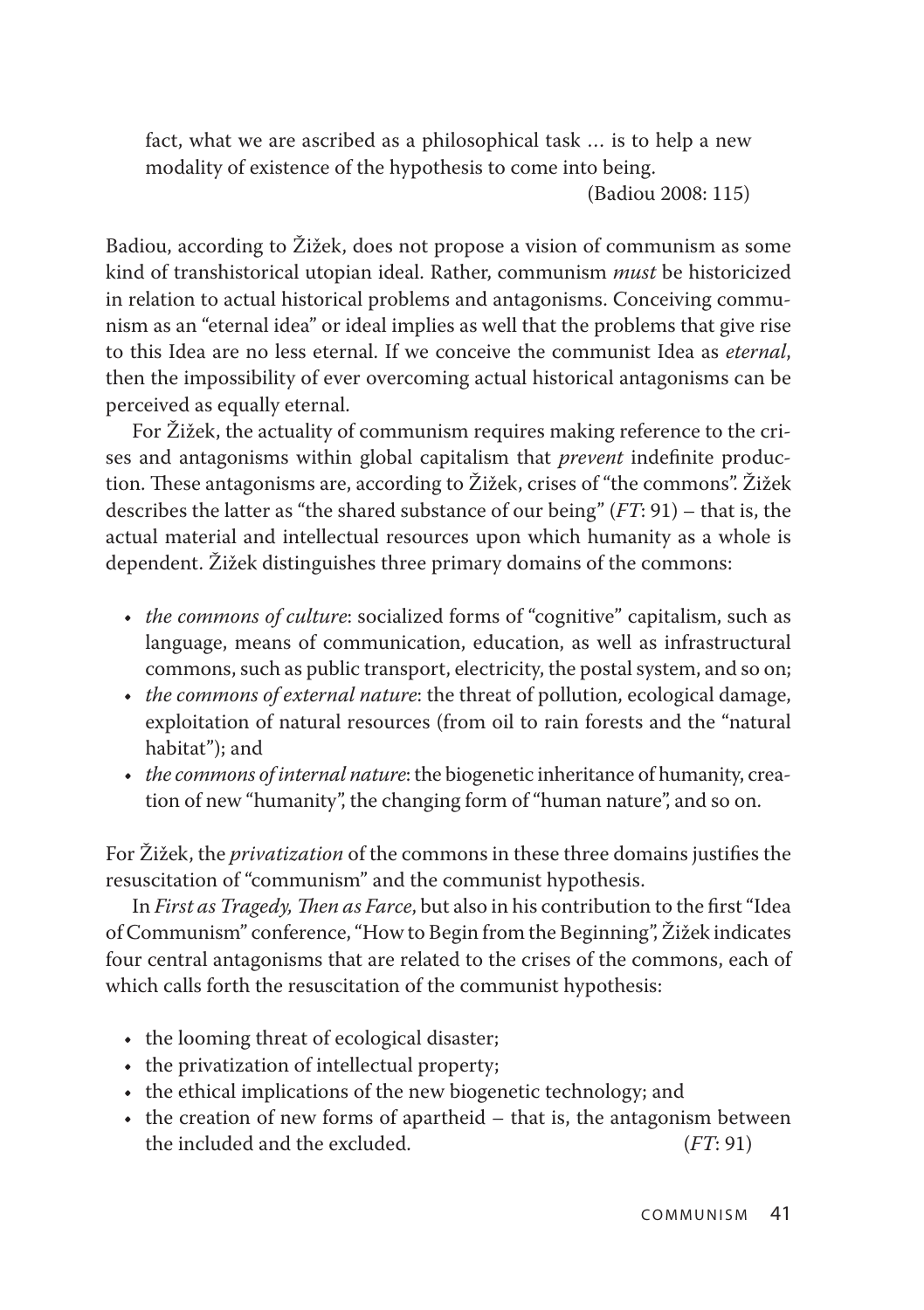It is this last antagonism that, according to Žižek, holds the key to the salvation of the crises of the commons. The universality of the struggle of the excluded is signalled by the *enclosure* of the commons – the by-product of which is increased proletarianization – and it is here that we find the ground upon which emancipatory struggles must be fought (and won).

Žižek continues to note a significant difference between the "proletariat" and the "working class": "to be a 'proletarian' involves assuming a certain *subjective stance* (of class struggle destined to achieve Redemption through Revolution) which, in principle, can be adopted by *any* individual" (*TS*: 227), while "working class" designates one's position within the positive order of the relations of production. Žižek adds, though, that *proletarianization* is defined by the loss of subjective substance. Borrowing an expression from Marx in the *Grundrisse*, Žižek often refers to the proletariat as "substanceless subjectivity" (see, for example, *TN*: 10). Proletarianization must, therefore, be understood as a process of depriving the excluded subject of the substance of the commons.

Žižek also clearly opposes communism to socialism. Regarding the latter, he indicates that "the commons can also be restored to collective humanity without communism" (*FT*: 95) in two ways: either through an authoritarian-communitarian regime or through the return of the rootless subject to their place in a new substantial community. What he has in mind here are the two poles of authoritarian rule in countries like China and in Singapore and emerging forms of racist fundamentalism. Communism, then, has to be opposed to "socialism". As he puts it: "While there may be a socialist anti-Semitism [as in the case of National Socialism], there cannot be a communist form" (*ibid.*). In the case of Stalinism, the emergence of anti-Semitism is, according to Žižek, only an indication of a lack of fidelity to the revolutionary event.

Rather than avoiding the failed past of communism, Žižek insists that its resuscitation requires confronting fully past regressions of emancipatory movements into hierarchical rule, from the Jacobins to Napoleon, from the October Revolution to Stalinism and from Mao's Cultural Revolution to Deng Xiaoping's authoritarian capitalism. In each of these regressions the communist Idea persists and survives in its failed realization as a spectre that haunts. It is in *this* sense that Žižek takes up communism as an eternal Idea (in some ways contradicting the position he takes earlier on the historicization of communism), with its own "four fundamental concepts": egalitarian justice; disciplinary terror; political voluntarism; and trust in the people (*FT*: 125). However, he still insists that, up until our own historical moment, the Idea of communism persisted as a Platonic Idea. Today, this idea needs to be actualized in the context of real historical antagonisms (*FT*: 126).